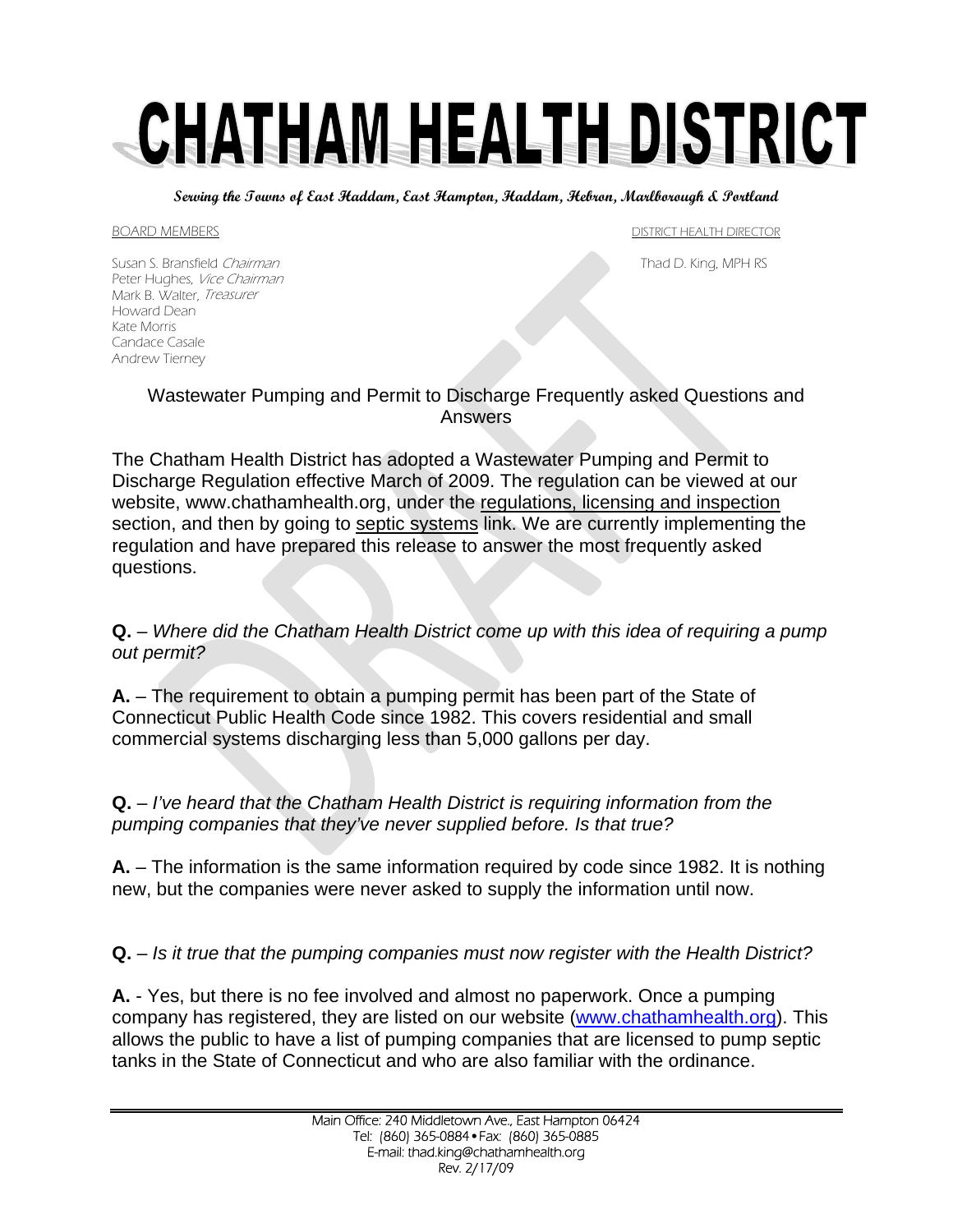# **Q.** – *I've been told that I should apply for a renewal for my Permit to Discharge. What is a Permit to Discharge?*

**A.** – A permit to discharge is a legal permit issued by the local health department (in this case Chatham Health District) that approves the amount of wastewater being discharged to your septic system. The authority to issue such a permit has been delegated from the State of Connecticut Department of Environmental Protection to the State Health Department and through them to the local health department. This has been part of State Statutes since 1977. The original permit to discharge assured you that the system was constructed and would function in compliance with the public health code.

#### **Q.** – *Why should I renew it? My septic system has been in the ground for years now without a problem.*

**A.** – Septic systems, just like other household systems (such as plumbing, heating, electric) need a certain amount of maintenance to continue to function properly. The permit to discharge is the compliance statement for the system owner. To renew a permit to discharge, you must have a satisfactory pump out report. This is provided by the registered pumping company after they pump the tank. While the tank is being pumped, the registered pumper checks for damage to the tank and baffles. Often, if damage is detected early, less expensive repairs can be made to preserve the systems components.

# **Q.** – *Is there a fee charged by the District to pump my tank?*

**A.** – No, the District charges a fee of \$30 every five years when you apply to renew the permit to discharge. You may well pump your tank every 2 or 3 years. The fee is not for your pump out, just the permit renewal.

# **Q**. - Why *should the District charge anything at all?*

**A. -** The District fee recoups some of the administrative cost of implementing the program. All of the pump out reports and permits to discharge are being recorded in a database which is then used to generate reminders to pump out (if not done within 5 years). Additionally, when your local sanitarian reviews the permit to discharge renewal, he or she reviews changes to the public health code, or changes made to your system if repairs have been made, or even changes that have been made to your house that have a bearing on your legal discharge. For example, if you added a bedroom to a three bedroom house but you still have a three bedroom septic system, it is important to note on the permit to discharge that the flow be based on that of a three bedroom home instead of a four. Many reports require follow-up, and some systems require an onsite visit from a sanitarian.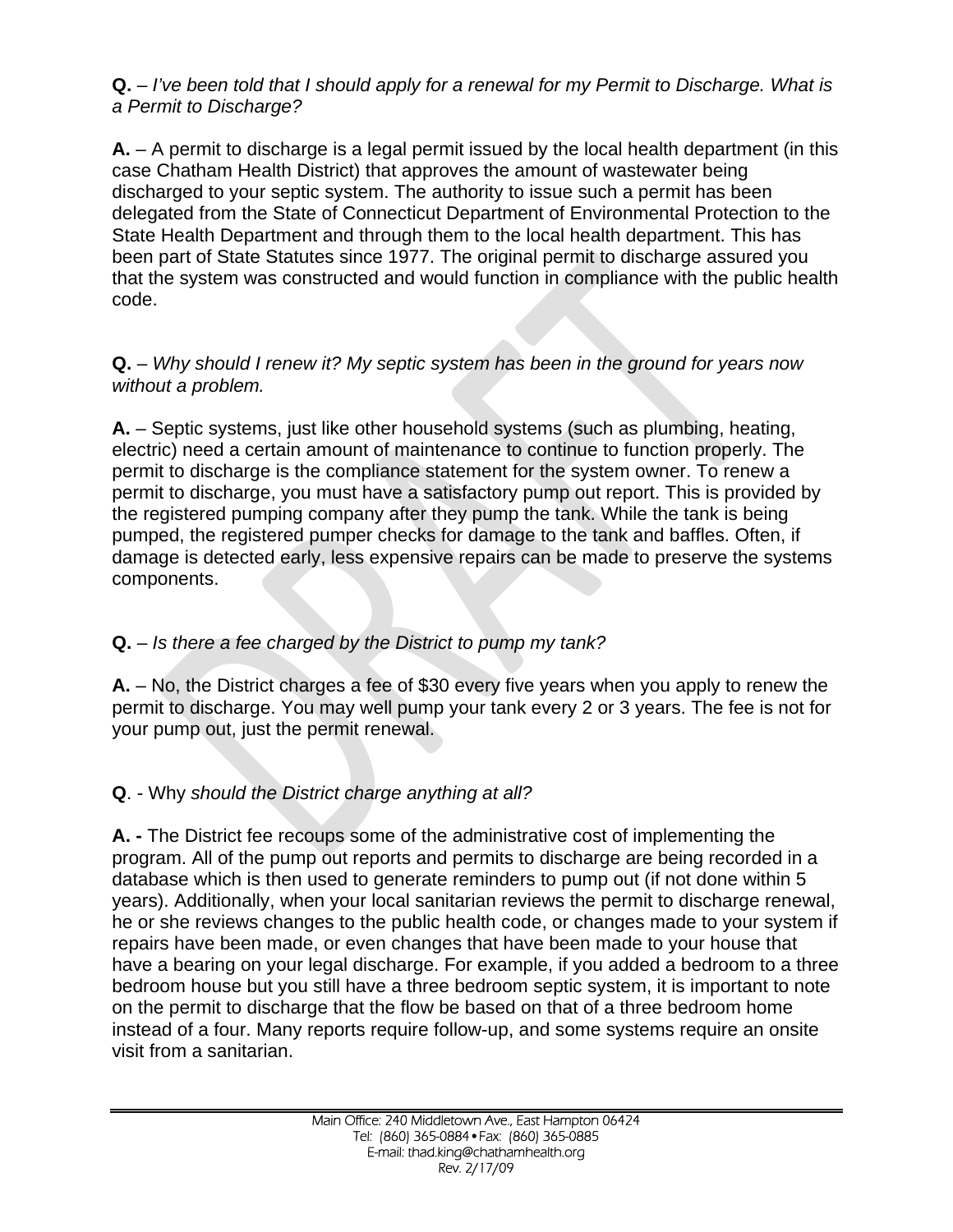## **Q.** – *Where does the five years come from?*

**A.** – Language in the statute and technical standards have set renewals for Permits to Discharge at five years. As a practical matter, very few septic systems should be pumped less frequently than every five years in order to catch problems early.

**Q.** – *My neighbor didn't get a card to pump his tank and his house is way older than mine. Why?*

**A.** - The mailing of the requirement to system owners began with those systems constructed (either for new homes or as repaired systems) from January 1, 2000 through December 31, 2004. Next year it will include those systems January 1, 2005 through December 31, 2005. We will also contact those property owners regarding systems for which we receive a pump-out report that does not have a current permit to discharge (usually older systems constructed before permits to discharge were issued).

**Q.** – *I've heard that people submitting building permits need to have a valid permit to discharge. Is this true?*

**A.** – Yes. For those properties where permits to discharge were never issued or permits have expired, building projects are the perfect time to review what a property has for a system and assure that it is being maintained. The health department has reviewed such plans for additions, accessory structures and changes in use even before the implementation of this regulation.

**Q.** – *My registered pumping company has charged me an extra \$30 for the pumping permit. Is that the \$30 permit to discharge renewal?*

**A.** – No. The permit to Discharge renewal is paid directly to the District by the property owner. The application fee is on our website [\(www.chathamhealth.org](http://www.chathamhealth.org/)) under forms. It is listed as **Re-issue permit to Discharge application**.

Many system owners have a current permit to discharge and do pump their tanks. For system owners, this regulation will provide a record of maintenance and a statement of compliance regarding the system that is always current through the issuance of the permit to discharge. There are 17,000 septic systems in the District discharging an estimated 7 million gallons of sewage into the ground every day. Over half were installed before 1982, prior to any technical standards for construction and no permits to discharge were ever issued. In comparison, the regional wastewater treatment plant in East Hampton discharges 1.3 million gallons per day and is monitored daily for compliance with its discharge permit.